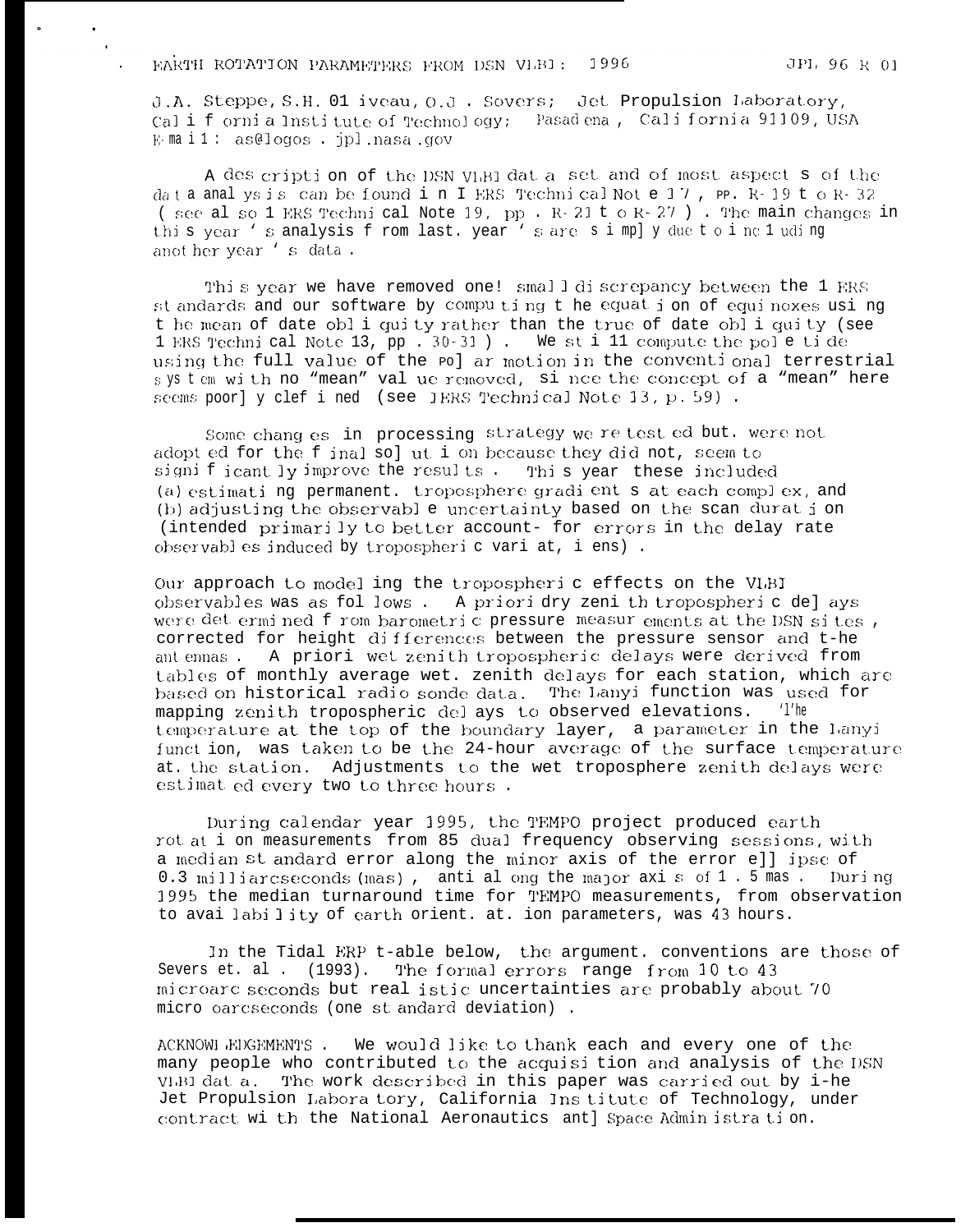## Short Period Tidal ERP Variations

|                | Period   |         | UT1 (mic roseconds) |                | Po] ar Motion                           |     |                    |  |
|----------------|----------|---------|---------------------|----------------|-----------------------------------------|-----|--------------------|--|
|                | (hours)  |         |                     |                | Amp ] i tude<br>$(m)$ croarcseconds)    |     | Phase<br>(degrees) |  |
| Term           |          | Cosine  | Si ne               |                |                                         |     |                    |  |
|                |          |         |                     |                | prograde retrograde prograde retrograde |     |                    |  |
| K2             | 11.96724 | 2.2     | 3.2 <sub>1</sub>    | 45             | 76                                      | 54  | 221                |  |
| S2             | 12,00000 | 0.8     | 9.8                 | 4              | 120                                     | 134 | 312                |  |
| M <sub>2</sub> | 12.42060 | 9.8     | 16.8                | 7 <sup>1</sup> | 251                                     | 116 | 277                |  |
| N2             | 1265835  | $-1.2$  | 1.6                 | -22.           | 38                                      | 103 | 243                |  |
| K <sub>1</sub> | 23.93447 | 11.9    | 22.4                | 169            | 0                                       | 139 | $\star$            |  |
| P1             | 24.06589 | $-3.1$  | $-3.3$              | 77             | $\circ$                                 | 316 | $\star$            |  |
| $\Omega$       | 25.81934 | $-13.5$ | $-14.6$             | 141            | 0                                       | 313 | $\star$            |  |
| O1             | 26.86836 | 3.5     | $-0.5$              | 40             |                                         | 311 | $\star$            |  |

Celestial Ephemeris Pole Motion Model<br>(nutations relative to ZMOA-1990-2)

|  | IAU Index                                                                                                                                                                                                                                                                                                                                                                                                                                                | Peri od        | I'base          | Component  | Adjustment | Formal<br>Error | General i zed<br>Error |
|--|----------------------------------------------------------------------------------------------------------------------------------------------------------------------------------------------------------------------------------------------------------------------------------------------------------------------------------------------------------------------------------------------------------------------------------------------------------|----------------|-----------------|------------|------------|-----------------|------------------------|
|  |                                                                                                                                                                                                                                                                                                                                                                                                                                                          | days           |                 |            | mas        | mas             | Ina s                  |
|  | precession                                                                                                                                                                                                                                                                                                                                                                                                                                               |                |                 | Longitude  | $-3.00/yr$ | 0.04/yr         | 0.05/yr                |
|  |                                                                                                                                                                                                                                                                                                                                                                                                                                                          | obliquity rate |                 | Obliquity  | $-0.26/yr$ | 0.02/yr         | 0.02/yr                |
|  | Y-offset.                                                                                                                                                                                                                                                                                                                                                                                                                                                |                |                 | L sin eps  | $-1-1.29$  | 0.21            | 0.24                   |
|  | x--offset                                                                                                                                                                                                                                                                                                                                                                                                                                                |                |                 | Obliquity  | $+ 5.48$   | 0.24            | 0.25                   |
|  | $\mathbf{1}$                                                                                                                                                                                                                                                                                                                                                                                                                                             | $-6798.38$     | 1 <sub>n</sub>  | Longitude  | $-0.10$    | 0.24            | 0.29                   |
|  |                                                                                                                                                                                                                                                                                                                                                                                                                                                          |                |                 | Obliquity  | $-0.06$    | 0.0"            | $0.07\,$               |
|  |                                                                                                                                                                                                                                                                                                                                                                                                                                                          |                | Out             | Longitude  | $+0.21$    | 0.15            | 0.18                   |
|  |                                                                                                                                                                                                                                                                                                                                                                                                                                                          |                |                 | Obliguity  | $-0.03$    | 0.11            | 0.11                   |
|  | $\overline{2}$                                                                                                                                                                                                                                                                                                                                                                                                                                           | $-3399.19$     | $\mathbbm{1}$ n | Obliquity  | $-0.22$    | 0.04            | 0.04                   |
|  |                                                                                                                                                                                                                                                                                                                                                                                                                                                          |                | Ou t            | Longi tude | $-- 0.21$  | 0.10            | 0.11                   |
|  |                                                                                                                                                                                                                                                                                                                                                                                                                                                          |                |                 | Obliquity  | $-10.10$   | 0.05            | 0.06                   |
|  | 10                                                                                                                                                                                                                                                                                                                                                                                                                                                       | 365.26         | In              | Longitude  | $-0.22$    | 0.05            | 0.0'5                  |
|  |                                                                                                                                                                                                                                                                                                                                                                                                                                                          |                |                 | Obliquity  | $+ 0.06$   | 0.02            | 0.02                   |
|  |                                                                                                                                                                                                                                                                                                                                                                                                                                                          |                | Out,            | Longitude  | $+ 0.35$   | 0.05            | 0.06                   |
|  |                                                                                                                                                                                                                                                                                                                                                                                                                                                          |                |                 | Obliquity  | $-0.02$    | 0.02            | 0.0.2                  |
|  | $\mathsf{S}% _{T}=\mathsf{S}_{T}\!\left( a,b\right) ,\ \mathsf{S}_{T}=\mathsf{S}_{T}\!\left( a,b\right) ,\ \mathsf{S}_{T}=\mathsf{S}_{T}\!\left( a,b\right) ,\ \mathsf{S}_{T}=\mathsf{S}_{T}\!\left( a,b\right) ,\ \mathsf{S}_{T}=\mathsf{S}_{T}\!\left( a,b\right) ,\ \mathsf{S}_{T}=\mathsf{S}_{T}\!\left( a,b\right) ,\ \mathsf{S}_{T}=\mathsf{S}_{T}\!\left( a,b\right) ,\ \mathsf{S}_{T}=\mathsf{S}_{T}\!\left( a,b\right) ,\ \mathsf{S}_{T}=\math$ | 182.62         | $\ln$           | Longitude  | $-0.10$    | 0.04            | 0.05                   |
|  |                                                                                                                                                                                                                                                                                                                                                                                                                                                          |                |                 | Obliquity  | $+ 0.00$   | 0.02            | 0.02                   |
|  |                                                                                                                                                                                                                                                                                                                                                                                                                                                          |                | out             | Longitude  | $+ 0.25$   | 0.05            | 0.06                   |
|  |                                                                                                                                                                                                                                                                                                                                                                                                                                                          |                |                 | Obliquity  | $+ 0.06$   | 0.02            | 0.02                   |
|  | 31                                                                                                                                                                                                                                                                                                                                                                                                                                                       | 13.66          | I n             | Longi tude | $-0.25$    | 0.04            | 0.08                   |
|  |                                                                                                                                                                                                                                                                                                                                                                                                                                                          |                |                 | Obliquity  | $+ 0.10$   | 0.02            | 0.03                   |
|  |                                                                                                                                                                                                                                                                                                                                                                                                                                                          |                | Out             | Longi tude | $+ 0.48$   | 0.05            | 0.09                   |
|  |                                                                                                                                                                                                                                                                                                                                                                                                                                                          |                |                 | Obliquity  | $+ 0.10$   | 0.02            | 0.03                   |
|  |                                                                                                                                                                                                                                                                                                                                                                                                                                                          | $-429.8$       | 1 <sub>n</sub>  | Longitude  | $-0.18$    | 0.06            | 0.06                   |
|  |                                                                                                                                                                                                                                                                                                                                                                                                                                                          |                |                 | Obliquity  | $+ 0.03$   | 0.02            | 0.02                   |
|  |                                                                                                                                                                                                                                                                                                                                                                                                                                                          |                | Out             | Longitude  | $-0.33$    | 0.04            | 0.05                   |
|  |                                                                                                                                                                                                                                                                                                                                                                                                                                                          |                |                 | Obliquity  | $-0.19$    | 0.02            | 0.02                   |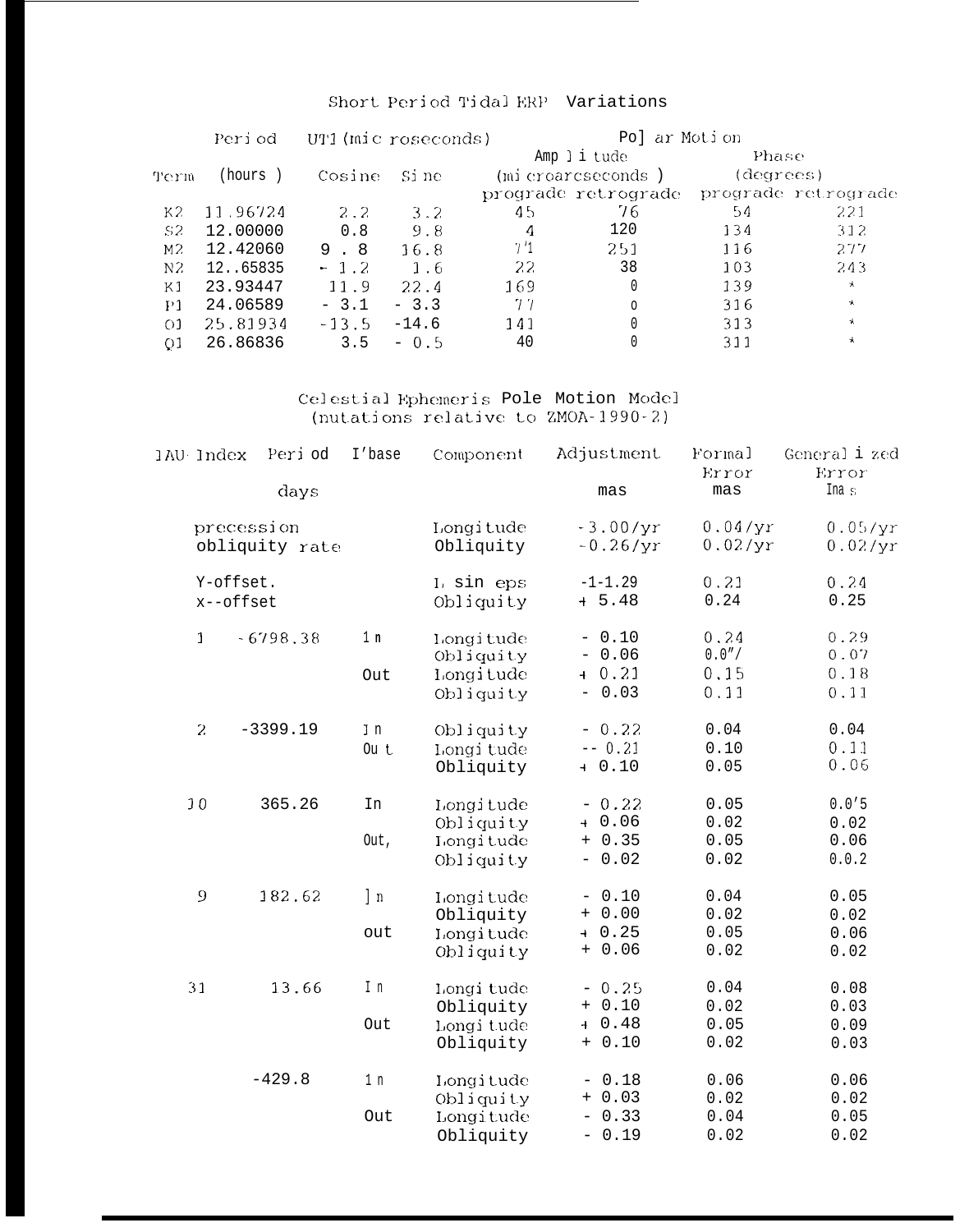Technical description of solution JPL 96 R 01

| $1$ - Technique:                                                                                                                                                                                                                                                                        | VI BI                                                                                                                                                                                                                                                                                                                                    |
|-----------------------------------------------------------------------------------------------------------------------------------------------------------------------------------------------------------------------------------------------------------------------------------------|------------------------------------------------------------------------------------------------------------------------------------------------------------------------------------------------------------------------------------------------------------------------------------------------------------------------------------------|
| 2 - Anal ysi s Center :                                                                                                                                                                                                                                                                 | J PL                                                                                                                                                                                                                                                                                                                                     |
| 3 - Software us ed:                                                                                                                                                                                                                                                                     | MODEST                                                                                                                                                                                                                                                                                                                                   |
| $4$ - Dat a span:                                                                                                                                                                                                                                                                       | Oct 78 Feb 96                                                                                                                                                                                                                                                                                                                            |
| 5 - Celestial Reference Frame:                                                                                                                                                                                                                                                          | RSC (JPL 96 R 01                                                                                                                                                                                                                                                                                                                         |
| a - Nature:                                                                                                                                                                                                                                                                             | extragal actic                                                                                                                                                                                                                                                                                                                           |
| b - Def init. i on of the orientation:<br>The Right Ascension and Declination of 0J 287 (0851+202)<br>and the Declination of CTD 20 (0234+285) were held f i xed<br>at. the values specified in RSC (I FRS) 94 C 01.                                                                    |                                                                                                                                                                                                                                                                                                                                          |
| 6 - Terrestri al Ref erence Frame :                                                                                                                                                                                                                                                     | SSC(JPL) 96 R 01                                                                                                                                                                                                                                                                                                                         |
| a - Relat ivi ty scale:                                                                                                                                                                                                                                                                 | LET (TDT=geocent ric with 1 AT)<br>The relat. ivity model used i s<br>essential 1 y equivalent to the<br>" consensus model " descri bed by<br>Eubanks.                                                                                                                                                                                   |
| b - Velocity of light:                                                                                                                                                                                                                                                                  | 299 792 458 In/s                                                                                                                                                                                                                                                                                                                         |
| $c'$ - Geogravitational constant: 3.9860 0448 *10* *14 $m**3*s**2$                                                                                                                                                                                                                      |                                                                                                                                                                                                                                                                                                                                          |
| $d$ - Permanent tidal correct ion:                                                                                                                                                                                                                                                      | Yes                                                                                                                                                                                                                                                                                                                                      |
| e - Definit ion of the origin, and                                                                                                                                                                                                                                                      |                                                                                                                                                                                                                                                                                                                                          |
| f - Def init. i on of the orient. at, ion:<br>Six constraint s were applied to the nine coordinates<br>i f a seven parameter transformation (3 translations,<br>3 rota Lions, 1 scale) between t-he JPI, 1996-1 and ITRF-93<br>3 translation and 3 rotation parts of the transformation | (at epoch 1993.0) of DSS 15, DSS 45, and DSS 65, such that<br>systems were est. imated by unweighted least. squares applied to<br>the coordinates of DSS $15$ , $45$ , and $65$ , t-hen the resulting<br>would be zero whi le the scale could be nonzero and unknown in<br>advance of computing the cat alog. (When expressed as the dot |

product. of a nine dimensional unit vector with the nine station coordinates, each constraint. is assigned an a priori standard deviation of 5 mm; this does not affect the resulting coordinates but. does affect the calculated formal errors, giving them a more spherical distribution than would result if either very large or very smal 1 a priori stand ard deviations were used.)

g - Reference epoch: 1993.0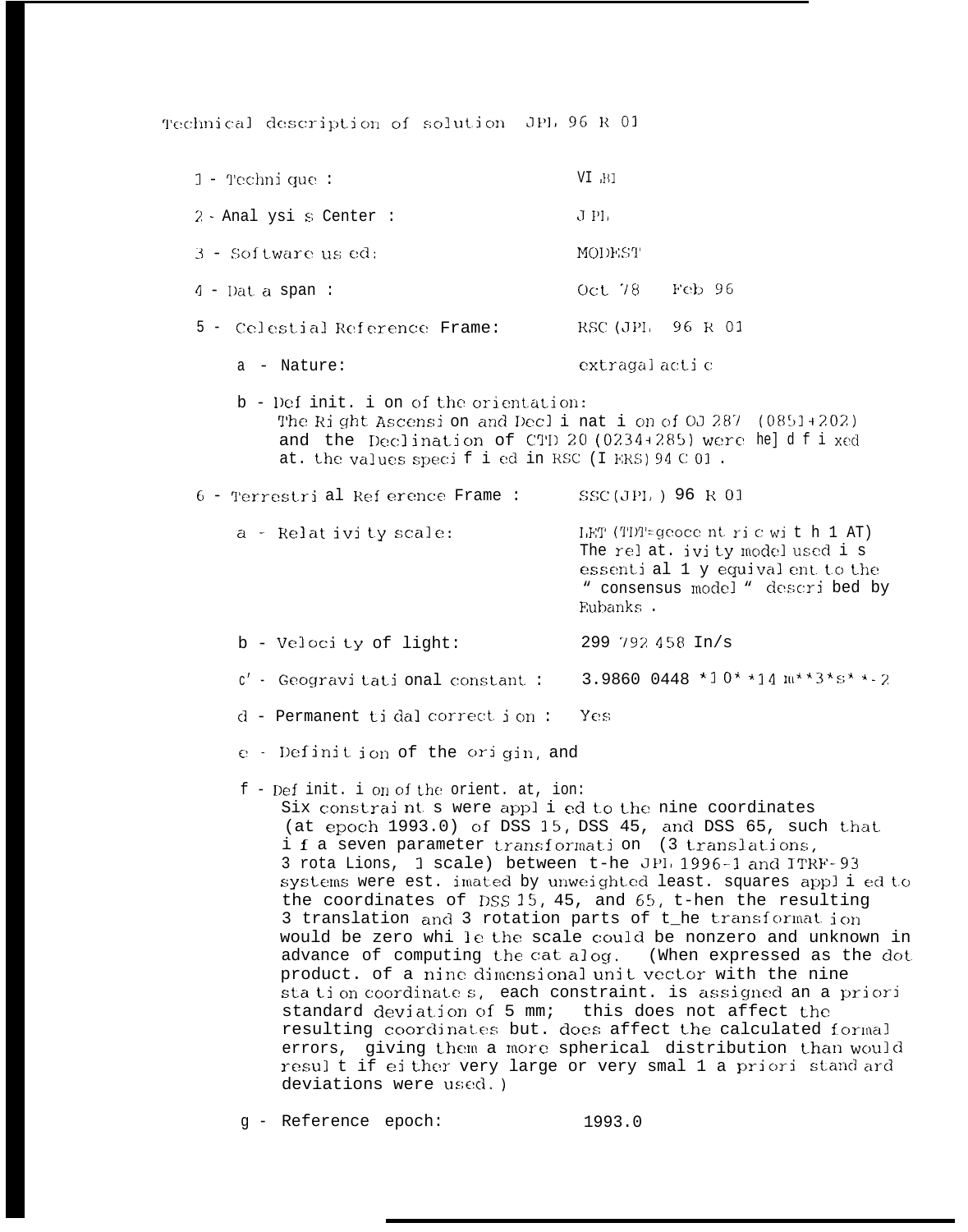$h$  - Tectonic platemodel:

- i Constraint for t i me evolut i on: Three-dimensional sit e velocities were est. imated for each of the three DSN complexes. All stat i ons in each DSN complex were assumed to have the same site velocity. The velocities were constrained so as to produce no net. translat. i on rate and no net rot at ion rate, for the net-work composed of the three
	- DSN complexes, relative to the net. motion of this network of three sites as expressed in the ITRF-93 velocity field. (When expressed as the dot product of a nine dimensional unit. vector with the nine site velocity components, each constraint Is assigned an a pri ori st and ard deviation of  $1.0 \text{ mm/yr}$ ; this does not affect the resulting velocity components but. does af fect the calculated formal errors, giving them a more spherical dist ribution than would result if eit her very large! or very small a priori standard deviations were used.)
- '/ Earth Orientation: EOP(JPL) 96 R 01
	- a A priori precession model: IAU(1976) plus adjustments
	- $ZMOA 1$  990-2 plus adjustments b - A priori nutation model:
	- $c$  Short-period tidal variation s in x, y, UT1 : As part. of the JPL 1996-1 cat-slog solution we est imated coefficients of a model of ERP variations at four nearly-diurnal and four nearly-semidiurnal tidal frequencies (Near ly-diurnal polar motion variations were constrained t-o have no retrograde part. , thus allowing simultaneous est imation of nut at ions.) The reported earth rota tion paramet ers have had these tidalf requency variat i ons removed according to the parametric model estimated in the catalog solution. (In other words, these effects have NOT been added back in producing  $EOP(JPI)$  ) 96 R 01.)
- 8 Estimated Parameters:

| a - Celestial Frame:        | right ascension, declination<br>(all sources, but. see 5b)                                                                                                                                                                                                |
|-----------------------------|-----------------------------------------------------------------------------------------------------------------------------------------------------------------------------------------------------------------------------------------------------------|
| b - Terrestrial Frame:      | Xo, Yo, Z0, x, Y, z<br>(by st at ion) (by sit. $e$ )                                                                                                                                                                                                      |
| $c -$ Ear th Orien tat ion: | UTO-UTC and Variat ion of La titude<br>of the baseline vector<br>precessi on constant, obliquity<br>rate, celestial pole<br>off sets at J2000<br>coef f icients of 23 nu tation terms<br>coefficients of 40 di urnal and<br>semidiurn altidalterms in ERP |
| d – Others                  | wet zeni th tropospheric delays<br>station clock offset s, rates,<br>and f requency of f set s                                                                                                                                                            |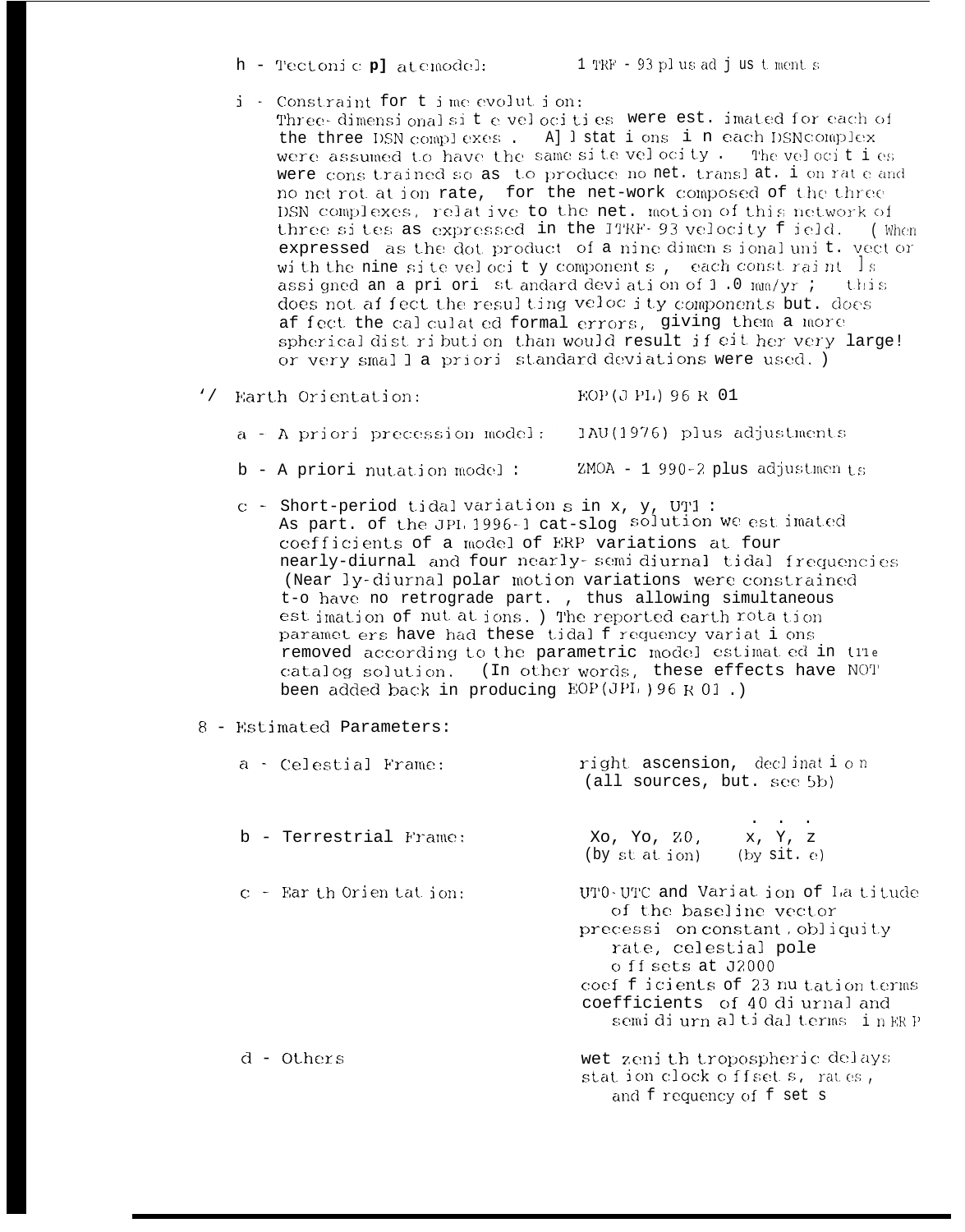Appendix 1: Summary of TEMPO Report to IERS:

NASA 's Deep Space Network operates radio t elescopes in t hree complexes: in Australia, Spain, and the USA (Cali fornia). VLBI dat a col 1 ect ed f rom these sites by JPL between 1978 and 1996 were analyzed for celestial and terres trial frames and earth rot at ion paramet ers, and reported as JPL 96 R 01. The celest ial frame gives coordinates for 286 radio sources and is tied to RSC (1 ERS) 94 C 01 t hrough three coordinates of two sources. The terrest rial frame gives stat i oncoordinates and velocities for 10 st at ions in 3 sites, and is tied to 1 TRF-93 in both location and velocity using one station in each site. The analysis gives a t i me series EOP(JPL) 96 R 01 cent aining the UT0-UTC and Variation of Lat i tude of a base] ine vec tor at a f requency of two measurements per Additional earth rot at ion i nf ormation is provided in est imated week. correct ions to precession, obliquity rate, celestial pole offsets at epoch, 23 coefficients of nut ation terms, and 40 coefficients of a paramet ric model for the nearly - diurnal and nearly-semi diurnal t i dal f requency vari at i ons of UTI anti pol ar moti on.

Appendix 2: Operational Charact eri stics of TEMPO VI BI Data:

NASA 's Deep Space Net work (DSN) operates radiotelescopes for the primary purpose of communicating with interplanetary spacecraf t.. The DSN has three complexes : in California, in Spain, and in Australia. The 'l) ime and Earth Moti on Precisi on Observati ons (TEMPO) project uses t-he DSN telescopes to make rapi d turnaround VLBI meas urements of station clock synchronization and earth orientation in support of spacecraft navigation, which needs extremely timely, moderate accuracy ear th rota tion information. In TEMPO observations t-he raw bit st reams recorded at, the tel escopes are telemetered to JPL for correl ation, so that. no physics] transportation of magnetic tapes is involved. TEMPO uses i-he Jl '1,-developed Block 1 VLBI system, which has a 500,000 bit-s/second sampling rate, with time-division multiplexing of channels. This sampling rate permits the telemetry, and thus makes rapid turnaround possib) e. The reduced sensitivity caused by the relatively low sampling rat e in comparison to other present - day VLBI systems is 1 argely compensated "by the very large antennas and very low system noise levels of the DSN telescopes. At present the DSN nominally schedules two TEMPO observing sessions per week, one on the Spain-Cal i fornia (SC) baseline, and the other on t-he Australia-California (AC) base] inc. Each session is generally 3 hours in duration (occasionally less), and records a maximum of 20 sources.

The Earth rotation results from each TEMPO measurement. session are reported by specifying the UTO and Variation-of-Latitude (DPHI) of the baseline VFCTOR for that, session. Each such UT0-DPHI pair has an associated error ellipse in the UTO-DPHI plane. Each such error ellipse is completely specified by t-he reported standard errors and correl ation coefficient between UT0 and DPHI. For single base] ine VLBI measurements of ERP, such as the TEMPO measurement-s, this error ellipse is typically quite elongated, with a ratio of major axis to minor axis of about. 4:1. Theref ore, for a proper interpretation of these data, it. is CRUCIAL t-o make full use of the reported correlat ion coef f ici ent. For a single-basel ine VL BI estimate of earth rot. at. ion, the orient. at. ion of the error ellipse in the UTO-DPHI plane i s most 1 y determined by the global station geometry. The direc Lion of the minor axis of the error ellipse in the UTO- DPHI plane as predicted by the station geometry is called the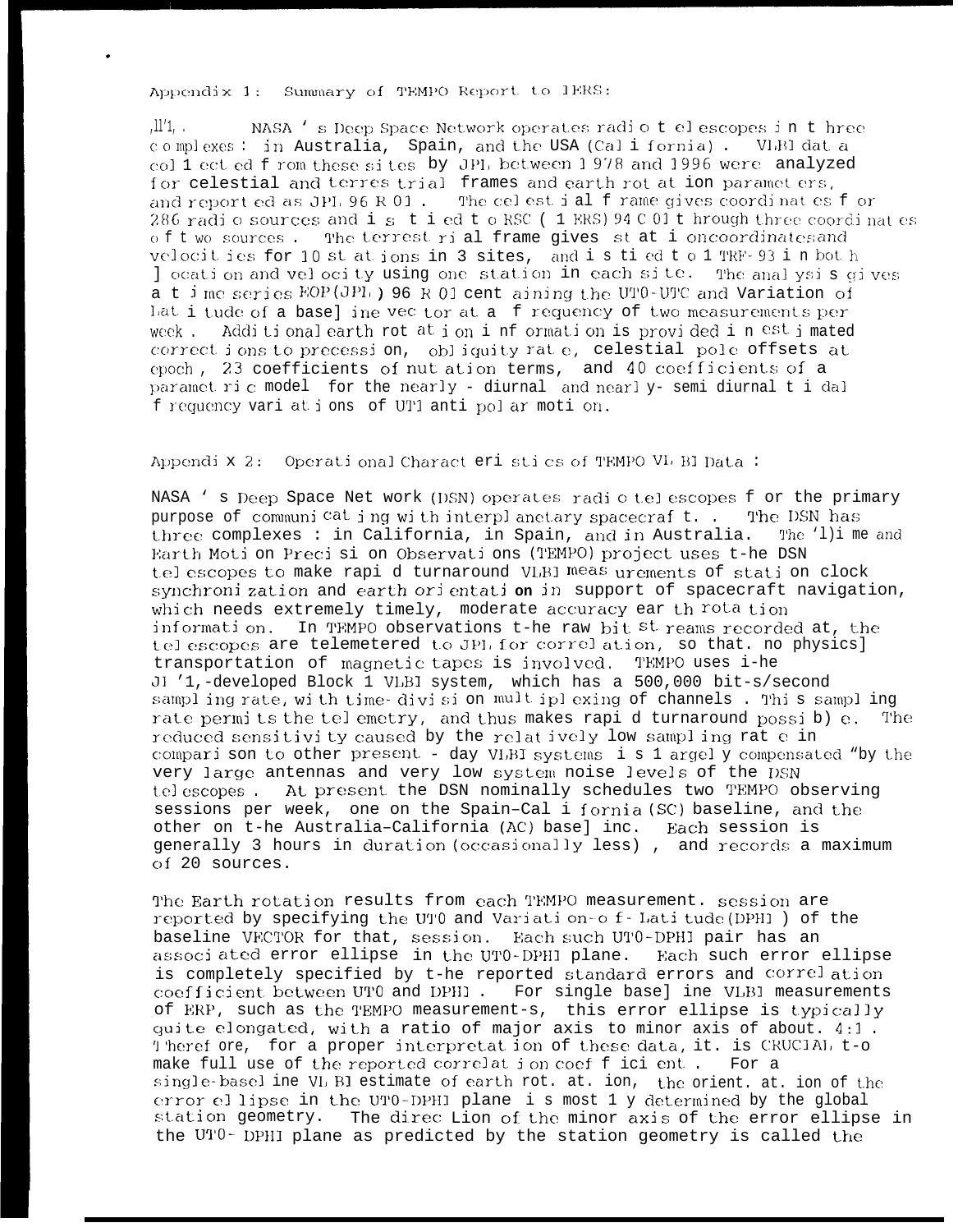transverse rotat i on direct i on, and corresponds t-o the mot i on of the ba sel ine in the 1 ocal hori zont all at each station or equival ently to a rot, at i on about an axis through the center of the ear th and t-he! midpoint of in addition to being relat. i vely insensitive to random the basel inc. measurement errors, the transverse rot a tion component is also relatively f ree of errors i ntroduced by tropospheric modeling errors, ant. enna deformations, and other sources of systematic 1 ocal-vertical errors.

TEMPO VLBI measurements arc! i ntended to support. near-real - time knowledge of earth orientation. As a VLBI data type, the TEMPO results provide UTI information that is stable with respect to the celestial and terrest rial reference frames. As a result, the TEMPO data are particularly effective when combined with a high time-resolution, rapid turnaround, but, not inertial ly st-able source of UT1 inf ormation. At JPL, meteo rological 1 y measured qlobal atmosphere c angular momentum values (and forecasts) are combi ned with geodetic ERP data, i noluding the TEMPO VL B I result-s, to provide near-real - time values and short, term predictions of earth orientation (see: Freedman, A. P., Steppe, J.A., Dickey, J.O., Eubanks, T.M., anti Sung, 1,-Y., The Short - Term Prediction of Universal Time and Length- of - Day Usi ng Atmospheric Angul ar Momentum, J. Geophys. Res., 99, 6981-6996, April 10, 1994).

The quality of realtime knowledge of earth orientation i s critically dependent on the timel iness of the most recent measurement, even if it has relat ively large uncertainty. Therefore T EMPO results are reported even when the observing session was degraded so that the measurement uncert ainty i s much larger than the typi cal TEMPO uncertainty. Thus it is i mportant to account for the reported uncertainty accompanying each TEMPO result. Empirical RMS residual s f rom a set of TEMPO data will be dominated by t-he smal 1 number of large -uncertainty points. Therefore RMS resi dual s are not- a good measure of the typi cal accuracy of TEMPO measure ements. The uncertainty seal ing factors for the TEMPO data devel oped by Ri chard Gross in producing the combination-of - techniques EOP seri es SPACE95 were in t-he range 1.1 to 1.4. Duri ng calendar year 1995, t he TEMPO measurements had a medi an st andard error al ong the minor  $ax is of$ the error ellipse of  $\circ$  .3 m: lliarcseconds (mas), and along the major axis of  $1.5$  mas.

TEMPO formal uncertainty es have decreased drama t-i cal ly f rom the beginning of the **program in** 1980 to hepresent. . Thus " average" uncertainties over the full hi story of the program are not representative of the uncertainti es of current measurements . Similarly, typical resi dual s over the f ul 1 hi story are not. representative of current. residual s .

Typical TEMPO results from the Australia-Cali fornia (AC) basel ine have an error e] lipse in the AC-UTO-- AC- Variat ion- of - Latitude plane that has i ts major axis nearly aligned with the AC-UTO axis and i ts minor axis nearly aligned with AC-Varia Lion-of - Latitude. Thus for AC points UTO i s essentially the weak direction and residuals of order 1. 5 mas are to be expected. Most of the in formation content of AC points is in the Variat ion-of-La titude component, so failure to use t-he Variat ion-o f- Lati tude amounts to throwing away most of the value of the AC point-s. Properly used, the AC points contribut e substantially to near-real-time knowledge of Polar Mot ion Y, and significantly to very -near -real -time knowledge of UT1.

Typical TEMPO results from the Spain-California (SC) baseline have! an error ellipse in the SC-UTO--SC-Variation-of-Latitude plane that has its major axis rotated roughly 34 degrees away from SC-Variat ion- of-Latitude